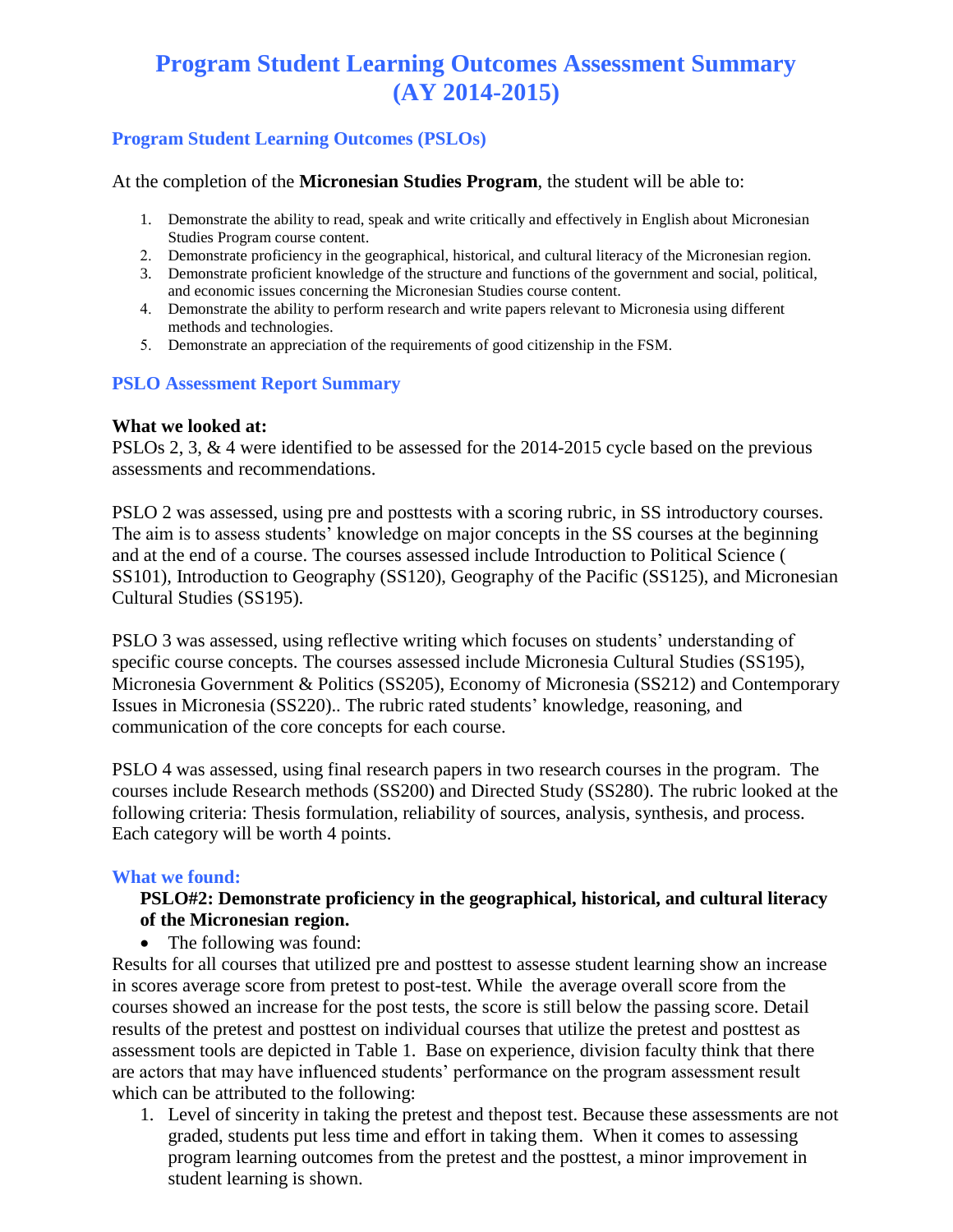- 2. There is a need to review and to map the program learning outcomes with the course learning outcomes because it may be possible that the program assessment tool (pre & posttest) used for assessing program learning outcome may not be directly linked or aligned to outcomes of courses assessed.
- 3. Inconsistent number of test takers. It is shown in Table 1 that some courses, more students take the pretest at the beginning of the semester and few take the post test at the end of the semester, while for some courses, this problem is reversed. This means few students are assessed at the beginning and more students are assessed at the end of the semester.

For further information and detail results on students' performance on the assessment from the selected courses are indicated in Table 1.

| <b>Courses assessed for SY</b> Total Assessed<br>2014-2015 |    |                                                                     | Table 1 shows results by pre-post lests for $\Delta t$ 2014-2015.<br><b>Average score/class</b> |  |  |
|------------------------------------------------------------|----|---------------------------------------------------------------------|-------------------------------------------------------------------------------------------------|--|--|
|                                                            |    |                                                                     |                                                                                                 |  |  |
| <b>SS101-Political Science</b>                             | 23 | Fall 2014- No<br>assessment<br>done<br>$Pretest =$<br>$Post-test =$ | Spring 2015<br>Pretest=39%<br>Post-test=58%                                                     |  |  |
| <b>SS120-Introduction to</b><br>Geography                  | 77 | <b>Fall 2014</b><br>Pretest= $29\%$<br>Post-test= $43\%$            | Spring 2015<br>Pretest= $33\%$<br>Post-test= $46\%$                                             |  |  |
| SS125-Pacific geography                                    | 48 | Fall 2014<br>$Pretest = 3\%$<br>Post-test= $79\%$                   | Spring 2015-No<br>results?<br>$Pretest=14%$<br>Post-test= $94\%$                                |  |  |
| <b>SS195-Micronesian</b><br><b>Cultural Studies</b>        | 51 | <b>Fall 2014</b><br>Pretest= $64\%$<br>Post-test= $76\%$            | Spring 2015<br>Pretest= $52\%$<br>Post-test= $68\%$                                             |  |  |

*Table 1 shows results of pre-post tests for AY 2014-2015.*

## **PSLO # 3. Demonstrate proficient knowledge of the structure and functions of the government and social, political, and economic issues concerning the Micronesian Studies course content.**

Table 2 shows class results on common essay that assessed students' understanding of major concepts in Micronesian Cultural Studies (SS195), Micronesian Government & Politics (SS205), Economy of Micronesia (SS212), and Contemporary Issues in Micronesia (SS220). Three aspects of performance were assessed as can be seen in Table 2 below.

| Table 2. Students Essays                 |           |           |               |  |  |  |  |  |  |
|------------------------------------------|-----------|-----------|---------------|--|--|--|--|--|--|
| Courses                                  | Knowledge | Reasoning | Communication |  |  |  |  |  |  |
| SS195                                    | 80%       | 61%       | 60%           |  |  |  |  |  |  |
| SS205                                    | 74%       | 74%       | 74%           |  |  |  |  |  |  |
| SS212                                    | 80%       | 61%       | 67%           |  |  |  |  |  |  |
| SS220                                    | 90%       | 71%       | 75%           |  |  |  |  |  |  |
| Average<br>Score for<br>each<br>category | 81%       | 68%       | 69%           |  |  |  |  |  |  |

Table 2. Students' Essays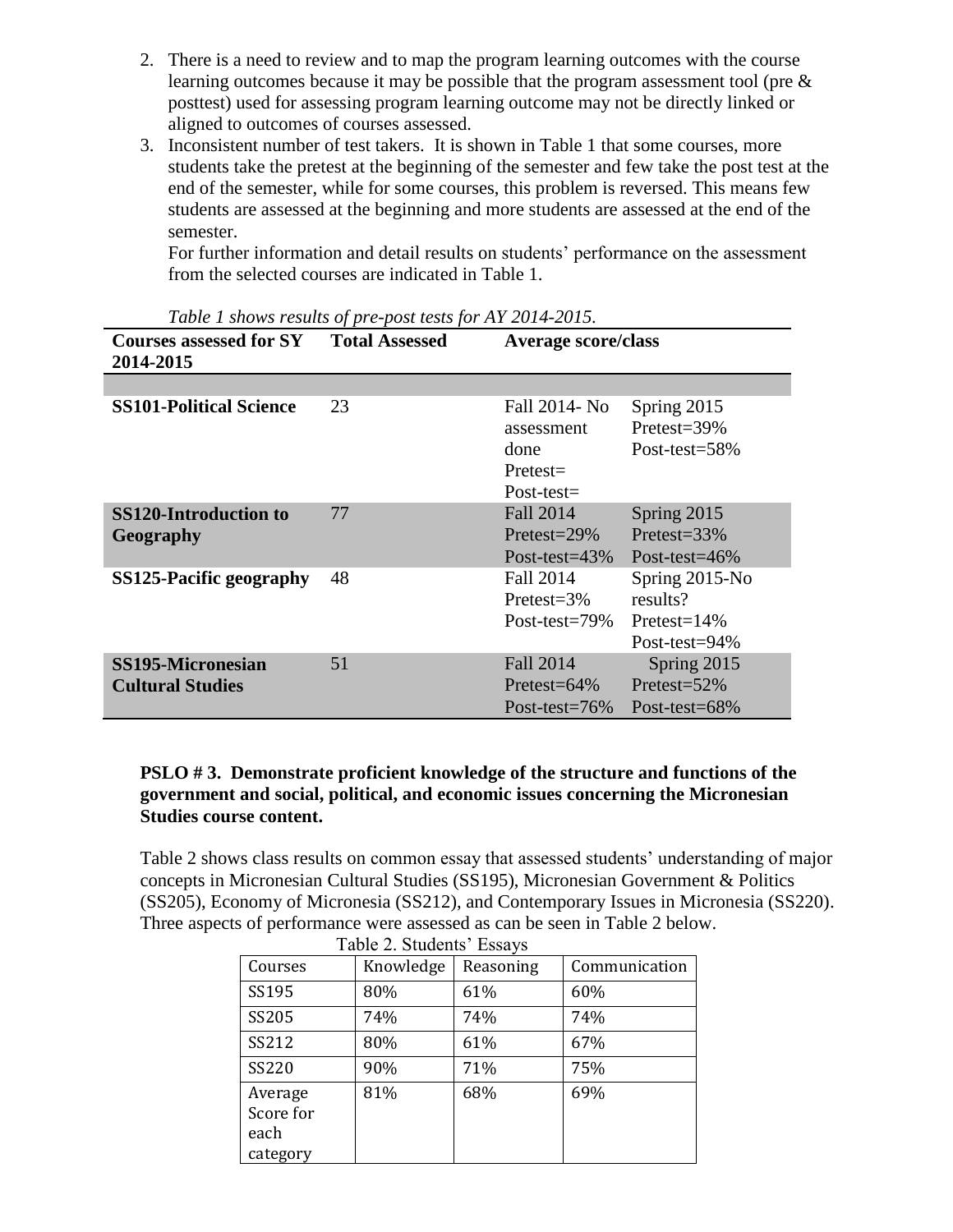Overall results show that students have proficient knowledge on core concepts in the selected courses. However, their level of reasoning and their ability to communicate the issues are the two weak areas. Students were able to identify issues and topics.

The criterion on *Knowledge* was highest in all 4 courses assessed. The criterion on *Reasoning* appeared the weakest area which shows students' difficulty in looking beyond the concepts. For example, students who are weak in the reasoning category had difficulties to link and to articulate how the changes to the past events affect Micronesia culture, economy and government. Furthermore, they also failed to discuss whether these changes were positive changes or negative changes on Micronesia culture, economy or government. are how changes can be advantageous or disadvantageous.

On the *Communication* criterion, students were able to identify the issue, yet had challenges in communicating their understanding of concepts, as there were mechanical errors in grammar and sentence structure.

## **PSLO # 4. Demonstrate the ability to perform research and write papers relevant to Micronesia using different methods and technologies.**

Assessment results in both semesters reveal that Analysis continues to be the weakest area for research papers, while Thesis formulation remains the strongest area. Detail result of students rating on the seven areas is stated in Table 3.

| Table 3 shows class results for final research papers that assessed 6 different criteria of performance. |               |                |                 |      |                                |                |             |  |  |
|----------------------------------------------------------------------------------------------------------|---------------|----------------|-----------------|------|--------------------------------|----------------|-------------|--|--|
| <b>Category</b>                                                                                          | <b>Thesis</b> | <b>Info</b>    | <b>Analysis</b> |      | <b>Synthesis Documentation</b> | Product&       | Score/class |  |  |
|                                                                                                          | formulation   | <b>Seeking</b> |                 |      |                                | <b>Process</b> | by $%$      |  |  |
| SS280(1)                                                                                                 | 3.25          | 3.17           | 2.58            | 2.58 | 2.92                           | 2.83           | 73%         |  |  |
| <b>SS280(2)</b>                                                                                          | 3.09          | 2.72           | 1.9             | 2.00 | 2.09                           | 2.00           | 58%         |  |  |
| SS200(1)                                                                                                 | 3.55          | 2.82           | 2.09            | 2.36 | 2.00                           | 3.36           | 67%         |  |  |
| <b>SS200 (2)</b>                                                                                         | 3.27          | 2.64           | 2.30            | 2.60 | 2.33                           | 2.44           | 65%         |  |  |
| <b>Average</b>                                                                                           | 3.28          | 2.83           | 2.22            | 2.39 | 2.34                           | 2.55           |             |  |  |
| Score/category<br>by $%$                                                                                 | 82%           | 71%            | 56%             | 60%  | 58%                            | 64%            | 63%         |  |  |

*Table 3 shows class results for final research papers that assessed 6 different criteria of performance.*

The results reported here reflect only the final paper, as dictated by the Micronesian Studies Assessment plan for the SY 2014-2015. Upon submission, the final paper was expected to be written in APA format with a cover page, an Abstract, Introduction, Methodology, Findings and results, Analysis, and a Conclusion and Discussion. Assessment results for both semesters (Fall 2014 & Spring 2015) reveal that Analysis continues to be the weakest for research papers while Thesis formulation remains the strongest area.

## **What we are planning to work on:**

- **Maintain same assessment strategies to assess the same program outcomes.**
- **Maintain Research courses at a minimum of 15 students each section.**
- **Employ more writing exercises in SS courses**
- **Re-evaluate the validity of pre-post tests**
- **Pilot the 6-week session for SS course(s) vs. the 16-week session**

#### **Recommendations for students:**

 **Students must have good reading and writing skills to articulate ideas, both in written and oral communication.**